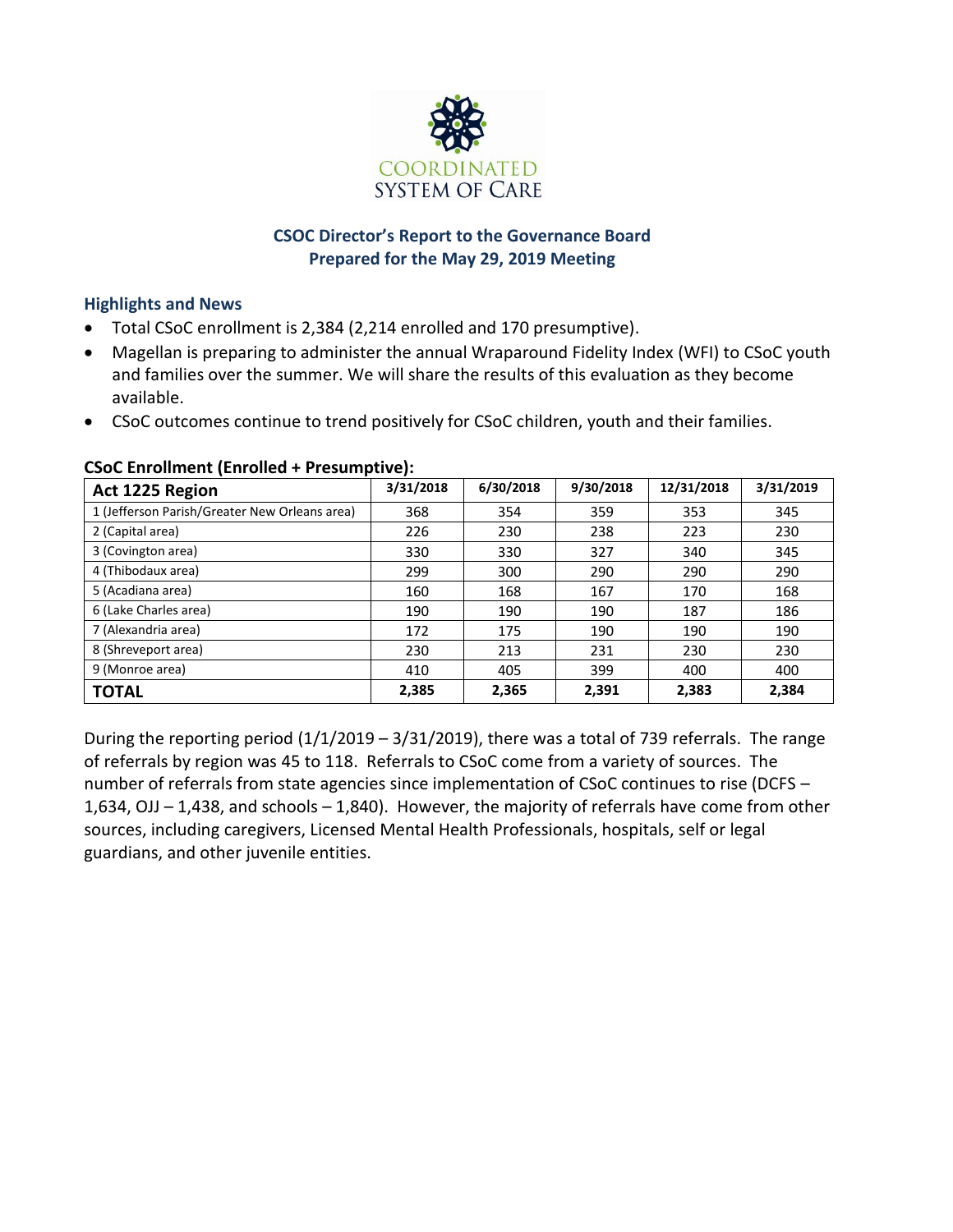## Referrals by Agency/Entity



| <b>Referring Source</b>             |        | 12/28/2018 03/28/2019 | Change |
|-------------------------------------|--------|-----------------------|--------|
| Caregiver                           | 3,798  | 3,991                 | 193    |
| Licensed Mental Health Professional | 3,086  | 3,233                 | 147    |
| Other                               | 2,345  | 2,462                 | 117    |
| DOE/School                          | 1756   | 1,840                 | 84     |
| Hospitals                           | 1,493  | 1,512                 | 19     |
| <b>DCFS</b>                         | 1,566  | 1,634                 | 68     |
| <b>LLO</b>                          | 1,381  | 1,438                 | 57     |
| Self or Legal Guardian              | 1,092  | 1,107                 | 15     |
| <b>Other Juvenile Entities</b>      | 883    | 906                   | 23     |
| OBH                                 | 142    | 150                   | 8      |
| Primary Care Physician (PCP)        | 121    | 129                   | 8      |
| Total                               | 17,663 | 18,402                | 739    |

4 CSpC 5GB May 2019

Per request from Board members, the table below reflects referrals by region over the last four quarters. This table will continue to be included in the CSoC Director's Report.

| Act 1225 Region                               | 6/30/2018 | 9/30/2018 | 12/31/2018 | 3/31/2019 |
|-----------------------------------------------|-----------|-----------|------------|-----------|
| 1 (Jefferson Parish/Greater New Orleans area) | 73        | 79        | 80         | 85        |
| 2 (Capital area)                              | 94        | 107       | 73         | 98        |
| 3 (Covington area)                            | 127       | 100       | 102        | 118       |
| 4 (Thibodaux area)                            | 75        | 71        | 64         | 45        |
| 5 (Acadiana area)                             | 81        | 61        | 71         | 89        |
| 6 (Lake Charles area)                         | 61        | 58        | 54         | 55        |
| 7 (Alexandria area)                           | 55        | 66        | 72         | 69        |
| 8 (Shreveport area)                           | 96        | 100       | 59         | 82        |
| 9 (Monroe area)                               | 91        | 89        | 85         | 98        |
| ΤΟΤΑL                                         | 753       | 731       | 660        | 739       |

#### **CSoC Referrals by Quarter**

The majority of children/youth enrolled in CSoC are male (1,263 or 60%). African-American is the predominant race of these young people, representing 1,229 (58%). The age groups with the highest enrollment are 10-16 years old (1,394 or 66%).

Magellan<br>Magellan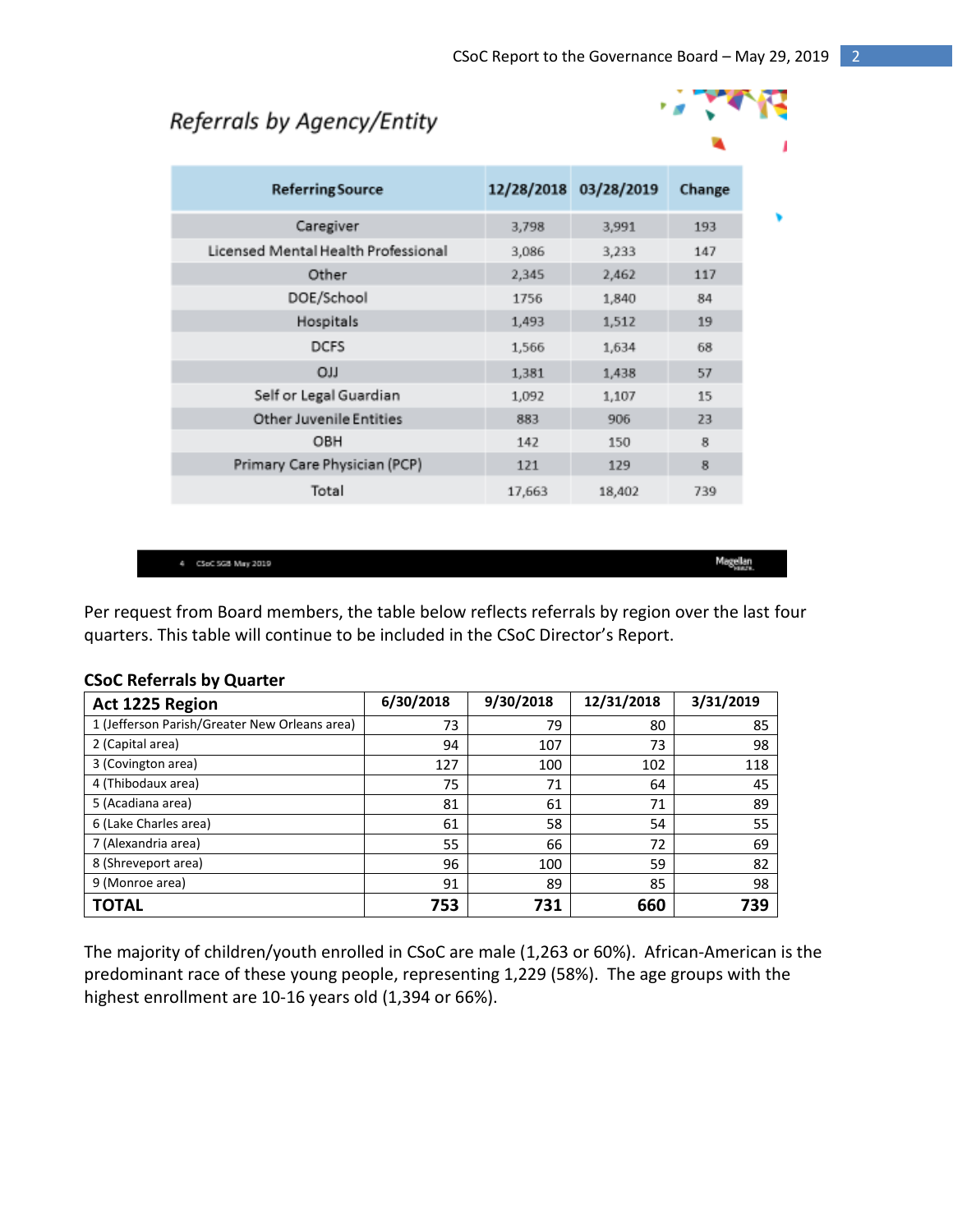## **Wraparound Agency (WAA) Community Outreach and Coordination of Service Providers:**

In this past quarter, the following Wraparound Agencies have participated in several community and resource events in order to build partnerships with the local and regional community agencies and stakeholders. These efforts serve to expand the understanding of system of care values, promote stronger working relationships and explore additional resources and supports for CSoC youth and families. Below are some examples of the functions that they have attended.

## **Region 2 Baton Rouge Area: National Child and Family Services:**

#### **January 2019**

- Gonzales Mental Health
- Rise and Shine
- AMI Kids
- Shoulders of Strength
- $\bullet$  RKM
- Enhance Health Center
- Capital Area Recovery
- Youth Empowerment Solutions
- Pediatric Development & Therapy
- Department of Juvenile Services
- **•** Family Solutions
- Lighthouse Community Care
- Southeast Community Health
- Village Life Center
- Precision Caregivers

#### **February 2019**

- Stanley Mong, Capital Area
- Pinnacle Community Care
- Pointe Coupee's Transition Fair

#### **March 2019**

- Behavioral Services
- Brentwood Hospital
- DCFS
- East Baton Rouge DA's Office
- East Baton Rouge School System
- Infinity Healthcare

#### **Region 4 Thibodaux Area: Ascent:**

- Friendship Club at Norco Elementary
- Gardening Club with St. Charles Parish Youth
- Game Day in collaboration with St. Charles Parish Sheriffs Office
- Anti-Bully march in St. Charles Parish
- Read Across America-Dr. Seuss Week with Terrebonne Parish Students
- Autism Acceptance Event with Easterseals (Chackbay, LA)
- Impact Group
- Helping Hands
- Families Helping Families
- Horizon Counseling Center
- Post Trauma Institute
- Hand When Needed
- Iberville Parish Mental Health Center
- Peak/Care One
- Our Lady of the Lake Tau Center
- **•** Family Services
- Journey Through Life
- Volunteers of America Greater Baton Rouge
- Care South
- Glasgow Middle School
- East Baton Rouge Alternative Schools
- Interagency Service Collaboration (ISC) Core Meetings
- Collegiate Baton Rouge
- Heart 2 Heart
- $\bullet$  O.I.I
- Pinnacle Community Care
- The Bridge Agency
- West Baton Rouge School District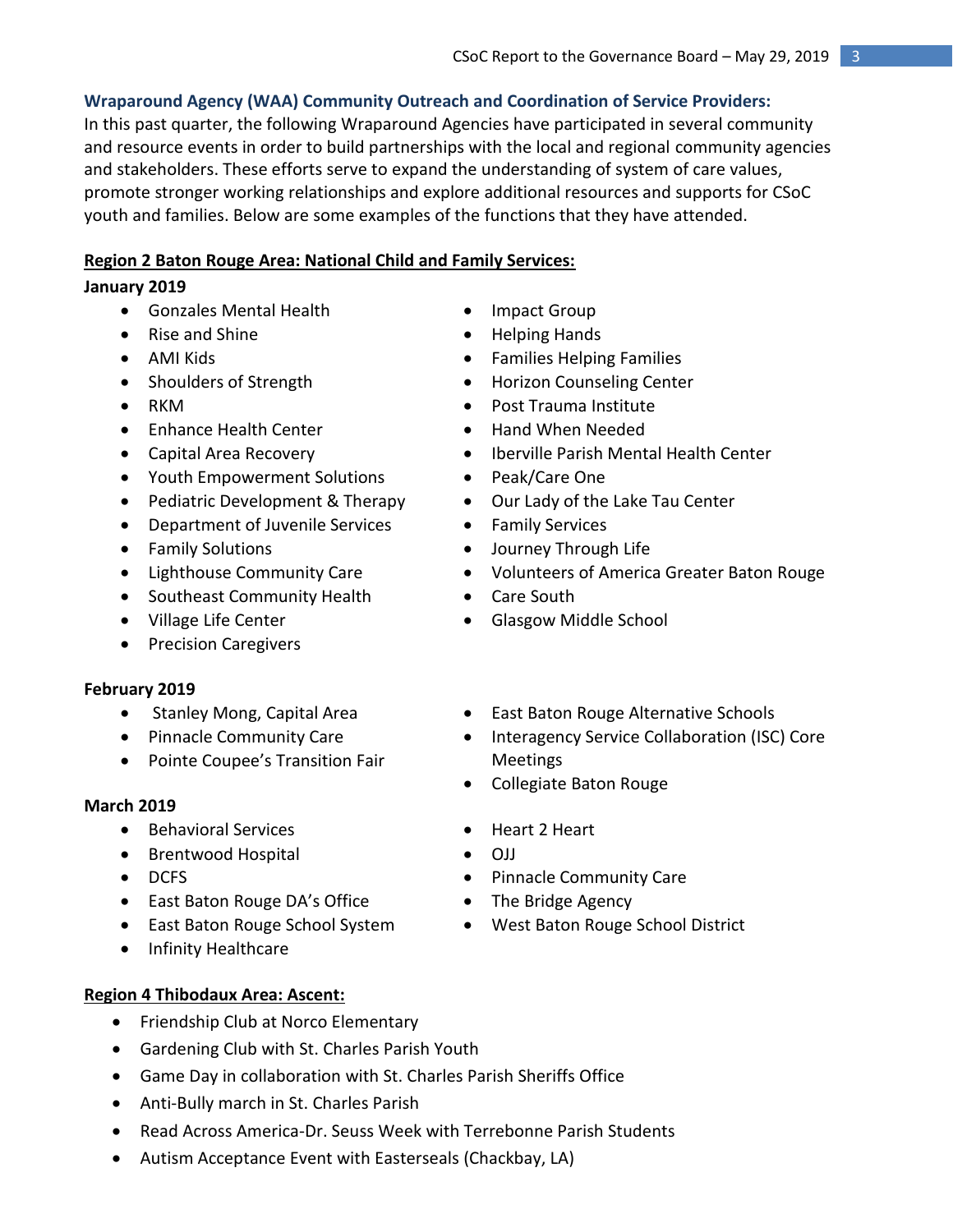- Crime Victims Ceremony, Terrebonne Parish (With DA's Office)
- Tie One Event- Prevent Child Abuse (With Mama Bear Effect)
- Easter Event at St. Charles Parish Juvenile Center
- Easter Event at St. Lucy's Child Development Center
- NSU Health and Wellness Fair
- FINS Pre-Conference
- Attended Bridging Futures Meeting in St. Charles Parish
- Children's Mental Health Awareness Event (SCLHSA)
- Career Day at Legion Park Elementary (Terrebonne, LA)

#### **Region 5 Lafayette Area: Eckerd Connects:**

- Partnered with Lafayette Police Department and Covenant United Methodist Church to make Comfort Kits to give to kids when police report to the home, accidents, etc.
- April 24-26 Governor's Conference for Juvenile Justice
- Community Advisory and Action Team meetings for St Landry and Vermilion Parish
- Resource fair in Vermilion parish
- Participant in the monthly Resource Meeting in Vermilion Parish
- Healthy St Landry Coalition.
- Evangeline Parish Coalition
- Community baby shower put on by the Family Tree
- Vendor at the Iberia in the Know resource fair

#### **Region 7 Alexandria Area: Eckerd Connects:**

- All 8 Parish Healthy Initiative Coalition meetings
- New Horizons Baptist Church
- Westside Library Health Fair
- Vernon Parish Transitional Fair
- Relatives as Parents meeting to share CSoC
- Regional Legislative Preview
- Rapides Parish Transition Fair
- Winn Parish DARE Fair

#### **Region 9 Monroe Area: Ascent:**

- PBIS team member for Cypress Point Elementary, Neville High School, Ruston Jr. High, Lenwil Elementary School, Wossman High School, and Rayville Elementary School
- Sponsored multiple good behavior parties for Wossman High School, Neville High School, Cypress Point Elementary, and Rayville Elementary
- Volunteered over 100 hours of community service at the Northeast Louisiana Food Bank
- Members of the Monroe Rotary Club
- Presenters at the North Louisiana Counselor Education Spring Conference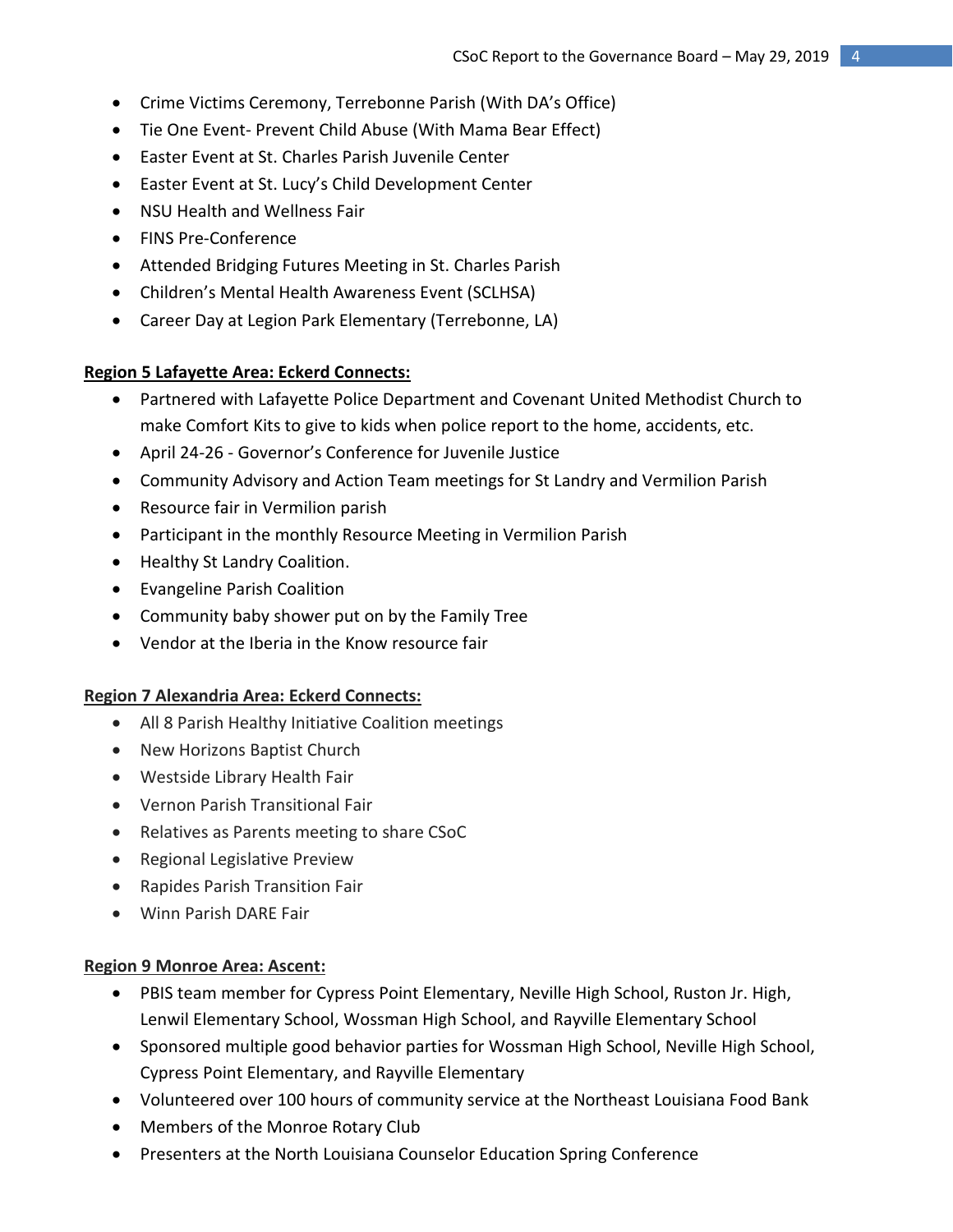- Adopt-A-School sponsors for Ruston Jr. High and Lenwil Elementary School
- Participants at the Downtown River Market Community Day
- St. Francis Medical Center Pediatric Symposium
- Ruston Jr. High Career Fair
- Community Health and Wellness Expo
- Cypress Point Elementary Family Health and Fitness Night
- DCFS Foster Parent Appreciation Event
- DCFS Adoption Day Celebration
- Central Elementary No Bullying Campaign
- NAMI Conference (National Alliance on Mental Illness)
- Region 8 Community Advisor and Action Team Member
- Lincoln Parish MDRT Team Member (multi-disciplinary response team for child sexual exploitation)
- Convoy of Hope Event

#### **Family Support Organization Update:**

Behavioral Services of Louisiana (BSLA) continues to grow its staff in order to serve the full complement of CSoC youth and parents requesting parent and youth support services. Currently, the organization has 195 staff in these roles (up from 167 last quarter), located across the state. As of March 2019, 1,549 CSoC participants are receiving services. Of those participants receiving services, 72% receive parent support and 46% receive youth support.

BSLA is also onboarding a second supervisor in regions 1-5. BSLA has implemented a new administrative position to assist with the growing needs of the organization. Details will be presented during next quarter by a BSLA representative. Additionally, BSLA is working to have more routine team building activities internally as well as with the Wraparound Agencies. There have been several successes thus far where recognition has been given to teams that exemplify true Wraparound essence. BSLA has continued to increase focus with Support Specialists on building rapport, communication, and team collaboration. BSLA has also taken the initiative to train employees on Fraud, Waste, and Abuse courtesy training facilitation of the Attorney General's Office.

#### **Statewide Coordinating Council**

The State CSoC team has continued to work with FSO Leadership to discuss design and implementation of the Family and Youth Advisory Boards. The FSO is beginning the process with some assessment and exploration of potential structure and content that will make the experience meaningful for families and youth across the regions. Follow-up discussions are being planned in order to solidify a timeline and plan for beginning to build these important groups across the State.

#### **CSoC Finance and Audit Committee:**

This committee meets on an 'as needed' basis and did not meet during this quarter.

#### **CSoC Quality Assurance (QA) Committee:**

Committee Chair, Cindy Guitrau, will report to the Board during today's meeting.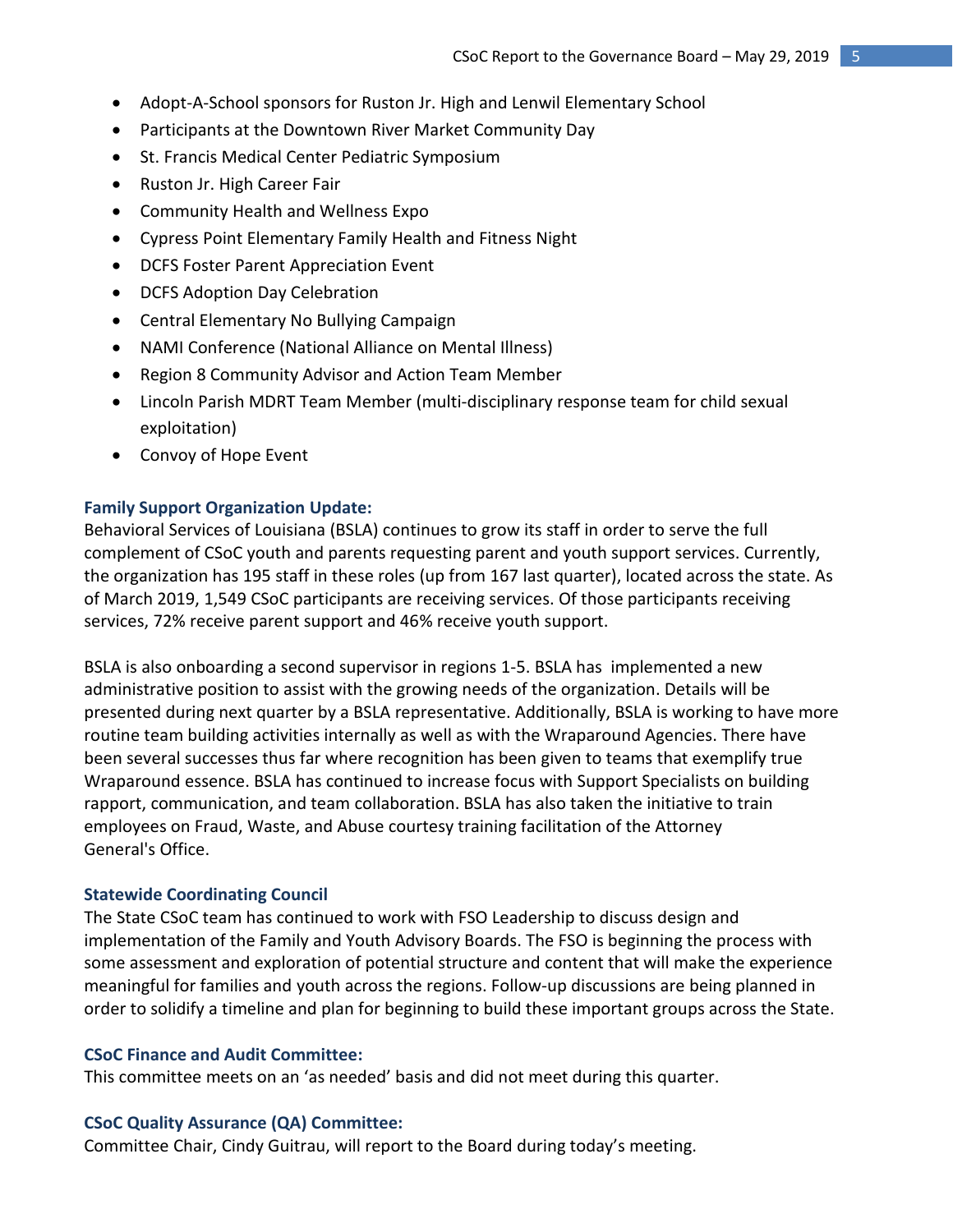## **Provider Network:**

## **Short-term Respite**

• There are 14 STR providers this quarter.

## **Independent Living Skills Building**

There are 181 ILSB providers throughout the regions.

## **Trends in Children/Youth Outcomes Data:**

## **CSoC Children Inpatient Psychiatric Utilization**

Source: Magellan

 Percent of CSoC members (under 22) who were served in a psychiatric hospital during the quarter: 134 or 4.99%

CSoC Children Inpatient Psychiatric Utilization

Average length of stay for CSoC members (under 22) in psychiatric hospitalization: 7.13 days



17 CSoC SGB May 2019

Magellan<br>"

## **CANS Outcomes Data**

#### Source: Magellan

Outcomes Findings: An analysis of the global CANS scores beginning at initial intake and then at discharge for 517 youth with valid data of the 539 youth discharged during the quarter showed:

- A mean score decrease of 17.16 points
- 76.79% of youth showed improved clinical functioning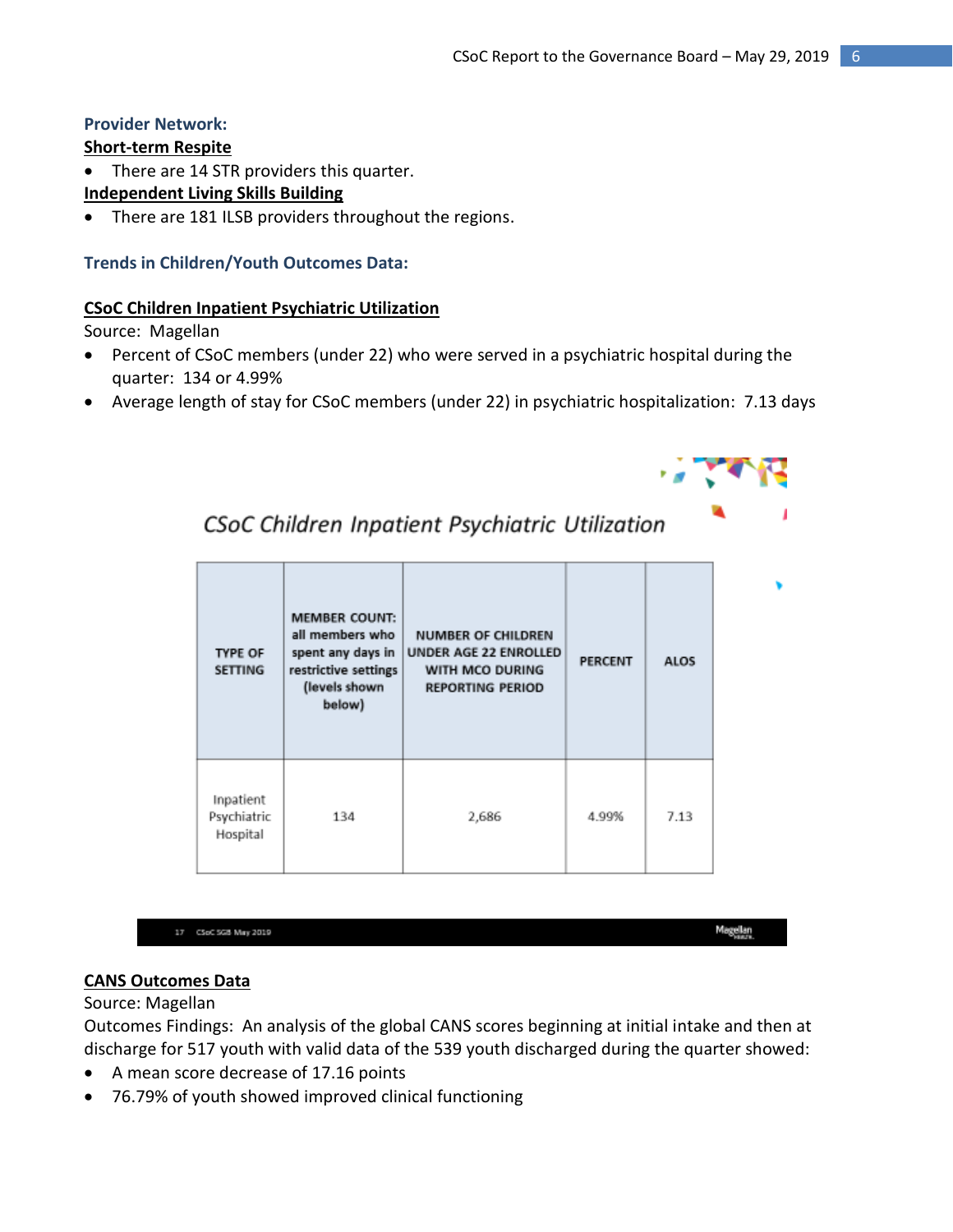

Child and Adolescent Needs and Strengths (CANS) **Outcomes: Clinical Functioning** 



29 CSoC SGB May 2019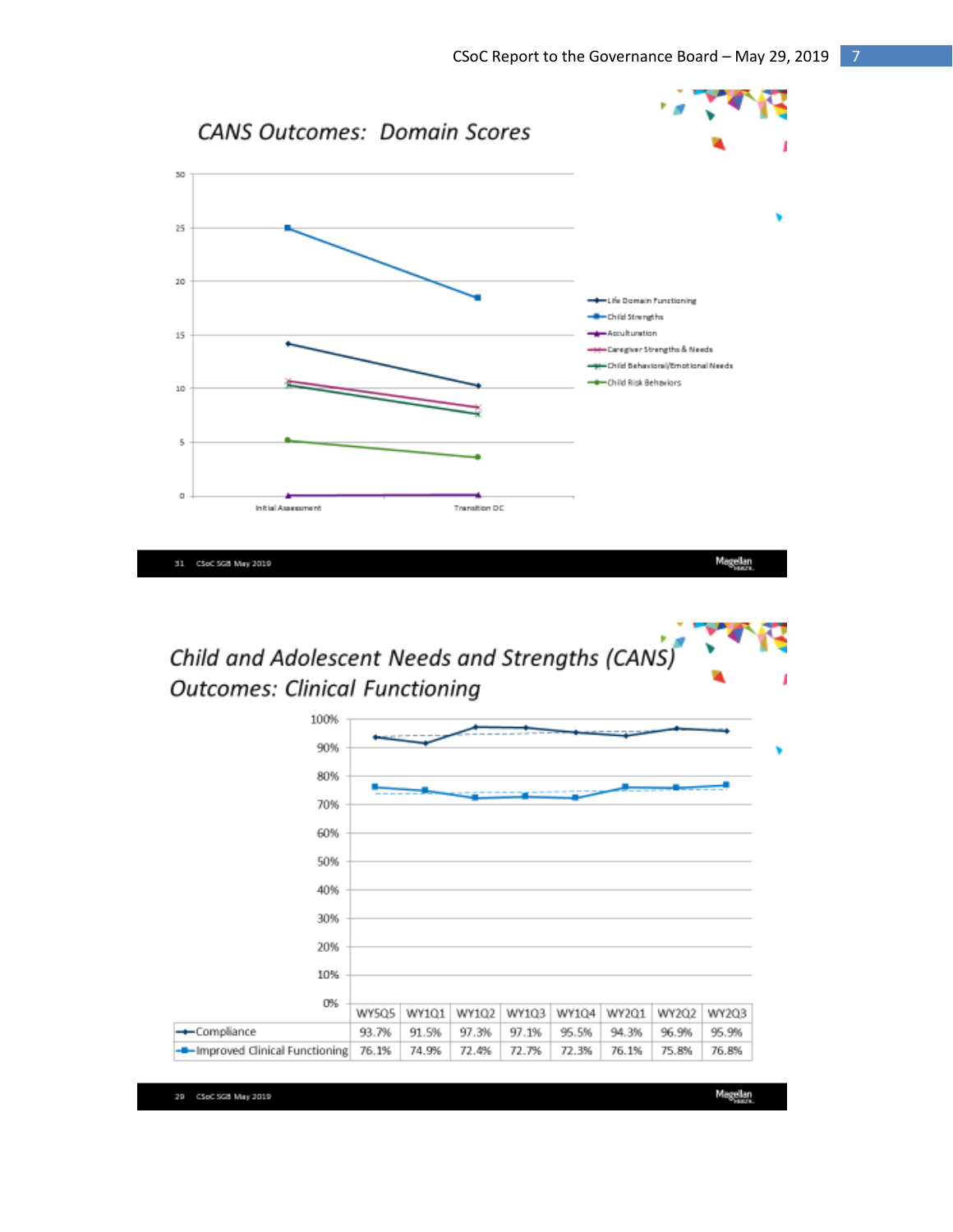## **School Outcomes**

Source: Magellan

The CANS school module, which evaluates school functioning, is regularly applied when children and youth initially enroll in CSoC, then every 180 days after enrollment and at discharge. This offers a more consistent and objective picture of a youth's school functioning over time. The following results were documented:

- 68.8% showed improved school functioning
- 67.4% showed improved school behavior



| 25 | CSoC 5GB May 2019 | Magellan |
|----|-------------------|----------|
|    |                   |          |

#### **Youth with an IEP**

Source: Magellan

 A review of the enrollment for this time period indicates that approximately 35.24% of the children/youth enrolled in CSoC had a current IEP meaning that they are receiving special education services in the school system.

#### **Parent/Youth Support and Training Utilization**

Source: Magellan

• There is a positive trend noted in the utilization of parent and youth support and training during the quarter.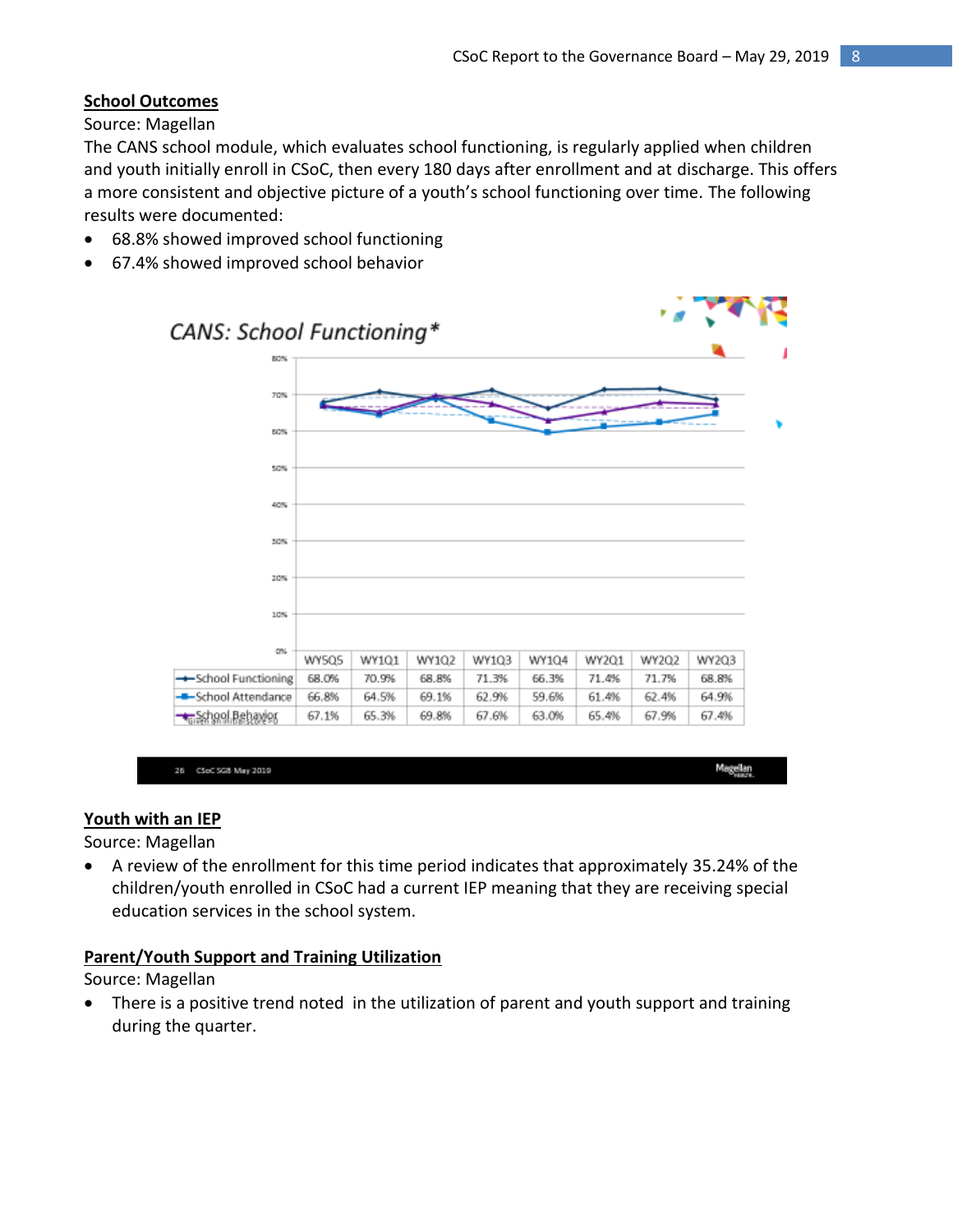

## **Living Situation at Discharge from CSoC**

## Source: Magellan

 Percent of youth whose living situation at discharge from CSoC is a home and community based setting: 92.2%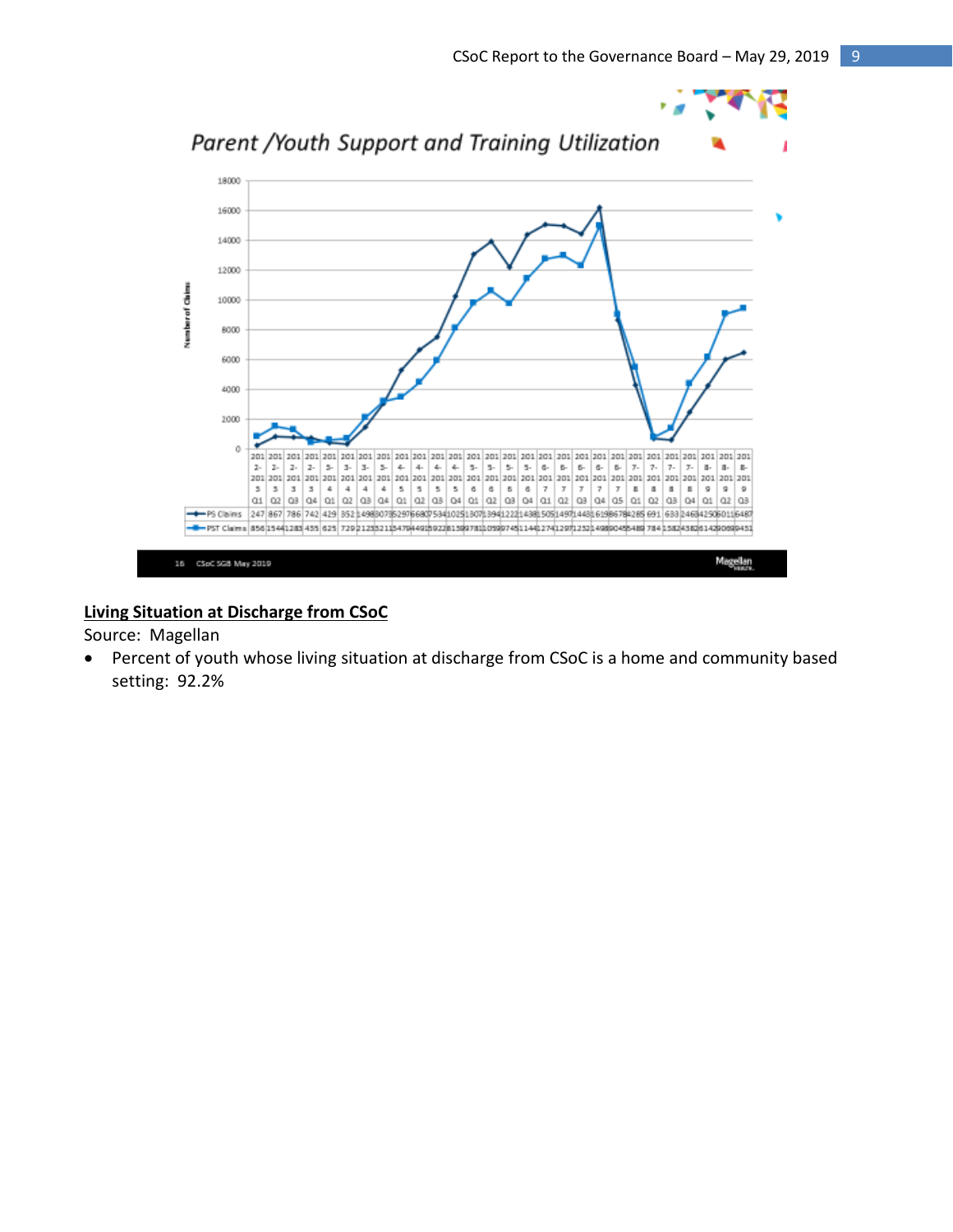الاني و

**SP** 

I

۷

Magellan<br>Magellan

# Living Situation at Discharge

| <b>REGION</b>           | Percent of children whose living situation at<br>discharge is a HCB setting |  |  |
|-------------------------|-----------------------------------------------------------------------------|--|--|
| 1                       | 93.59%                                                                      |  |  |
| $\overline{\mathbf{2}}$ | 89.58%                                                                      |  |  |
| 3                       | 92.59%                                                                      |  |  |
| 4                       | 78.95%                                                                      |  |  |
| 5                       | 89.83%                                                                      |  |  |
| 6                       | 86.36%                                                                      |  |  |
| 7                       | 100.00%                                                                     |  |  |
| 8                       | 93.75%                                                                      |  |  |
| 9                       | 97.65%                                                                      |  |  |
| <b>Statewide Total</b>  | 92.21%                                                                      |  |  |

#### 22 CSoC 5GB May 2019

## **Utilization of Natural/Informal Supports**

Source: Magellan

 Percent of CSoC members who have at least one natural/informal support on their child and family team: 89.5%